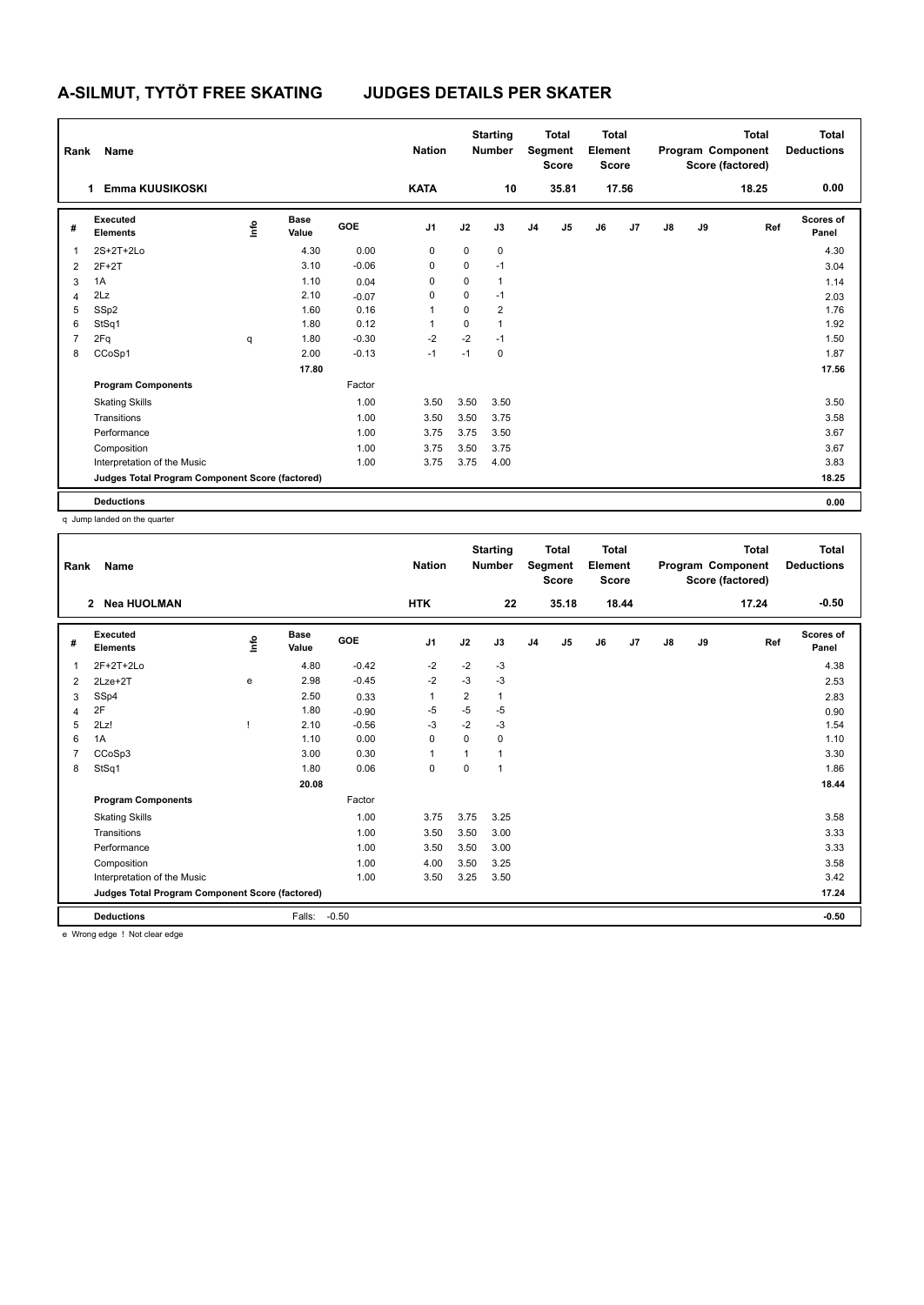| Rank           | Name                                            |                     |                      |            | <b>Nation</b>  |                | <b>Starting</b><br><b>Number</b> |                | <b>Total</b><br>Segment<br><b>Score</b> | <b>Total</b><br>Element<br><b>Score</b> |       |               |    | <b>Total</b><br>Program Component<br>Score (factored) | <b>Total</b><br><b>Deductions</b> |
|----------------|-------------------------------------------------|---------------------|----------------------|------------|----------------|----------------|----------------------------------|----------------|-----------------------------------------|-----------------------------------------|-------|---------------|----|-------------------------------------------------------|-----------------------------------|
|                | <b>Filippa LINDQVIST</b><br>3                   |                     |                      |            | <b>ETK</b>     |                | 4                                |                | 33.54                                   |                                         | 16.29 |               |    | 17.25                                                 | 0.00                              |
| #              | Executed<br><b>Elements</b>                     | lnfo                | <b>Base</b><br>Value | <b>GOE</b> | J <sub>1</sub> | J2             | J3                               | J <sub>4</sub> | J5                                      | J6                                      | J7    | $\mathsf{J}8$ | J9 | Ref                                                   | <b>Scores of</b><br>Panel         |
| 1              | 2Lo                                             |                     | 1.70                 | $-0.45$    | $-2$           | $-3$           | $-3$                             |                |                                         |                                         |       |               |    |                                                       | 1.25                              |
| 2              | $2S+2Lo<$                                       | $\hat{\phantom{a}}$ | 2.66                 | $-0.59$    | $-4$           | -4             | $-5$                             |                |                                         |                                         |       |               |    |                                                       | 2.07                              |
| 3              | 2Lz!                                            |                     | 2.10                 | $-0.28$    | $-1$           | $-1$           | $-2$                             |                |                                         |                                         |       |               |    |                                                       | 1.82                              |
| 4              | CCoSp3                                          |                     | 3.00                 | 0.50       | 2              | $\overline{2}$ | $\mathbf{1}$                     |                |                                         |                                         |       |               |    |                                                       | 3.50                              |
| 5              | StSqB                                           |                     | 1.50                 | 0.00       | 0              | 0              | 0                                |                |                                         |                                         |       |               |    |                                                       | 1.50                              |
| 6              | 1A+1Eu+2S                                       |                     | 2.90                 | 0.00       | 0              | 0              | $\mathbf 0$                      |                |                                         |                                         |       |               |    |                                                       | 2.90                              |
| $\overline{7}$ | 2Fq                                             | q                   | 1.80                 | $-0.42$    | $-3$           | $-2$           | $-2$                             |                |                                         |                                         |       |               |    |                                                       | 1.38                              |
| 8              | SSp2                                            |                     | 1.60                 | 0.27       | $\mathbf{1}$   | $\overline{2}$ | $\overline{2}$                   |                |                                         |                                         |       |               |    |                                                       | 1.87                              |
|                |                                                 |                     | 17.26                |            |                |                |                                  |                |                                         |                                         |       |               |    |                                                       | 16.29                             |
|                | <b>Program Components</b>                       |                     |                      | Factor     |                |                |                                  |                |                                         |                                         |       |               |    |                                                       |                                   |
|                | <b>Skating Skills</b>                           |                     |                      | 1.00       | 3.75           | 3.75           | 3.50                             |                |                                         |                                         |       |               |    |                                                       | 3.67                              |
|                | Transitions                                     |                     |                      | 1.00       | 3.50           | 3.50           | 2.75                             |                |                                         |                                         |       |               |    |                                                       | 3.25                              |
|                | Performance                                     |                     |                      | 1.00       | 3.75           | 3.75           | 3.00                             |                |                                         |                                         |       |               |    |                                                       | 3.50                              |
|                | Composition                                     |                     |                      | 1.00       | 3.75           | 3.50           | 3.25                             |                |                                         |                                         |       |               |    |                                                       | 3.50                              |
|                | Interpretation of the Music                     |                     |                      | 1.00       | 3.50           | 3.25           | 3.25                             |                |                                         |                                         |       |               |    |                                                       | 3.33                              |
|                | Judges Total Program Component Score (factored) |                     |                      |            |                |                |                                  |                |                                         |                                         |       |               |    |                                                       | 17.25                             |
|                | <b>Deductions</b>                               |                     |                      |            |                |                |                                  |                |                                         |                                         |       |               |    |                                                       | 0.00                              |

< Under-rotated jump ! Not clear edge q Jump landed on the quarter

| Rank | Name                                            |      |               |         | <b>Nation</b>  |             | <b>Starting</b><br><b>Number</b> |                | <b>Total</b><br>Segment<br><b>Score</b> | <b>Total</b><br>Element<br><b>Score</b> |       |               |    | <b>Total</b><br>Program Component<br>Score (factored) | <b>Total</b><br><b>Deductions</b> |
|------|-------------------------------------------------|------|---------------|---------|----------------|-------------|----------------------------------|----------------|-----------------------------------------|-----------------------------------------|-------|---------------|----|-------------------------------------------------------|-----------------------------------|
|      | 4 Nella SULENTO                                 |      |               |         | <b>HTK</b>     |             | 1                                |                | 32.68                                   |                                         | 17.26 |               |    | 15.42                                                 | 0.00                              |
| #    | Executed<br><b>Elements</b>                     | ١ifo | Base<br>Value | GOE     | J <sub>1</sub> | J2          | J3                               | J <sub>4</sub> | J <sub>5</sub>                          | J6                                      | J7    | $\mathsf{J}8$ | J9 | Ref                                                   | Scores of<br>Panel                |
| 1    | 2Lz+1Eu+2S                                      |      | 3.90          | $-0.84$ | $-4$           | $-4$        | $-4$                             |                |                                         |                                         |       |               |    |                                                       | 3.06                              |
| 2    | 2Fq+2Lo                                         | q    | 3.50          | $-0.54$ | $-3$           | $-3$        | $-3$                             |                |                                         |                                         |       |               |    |                                                       | 2.96                              |
| 3    | SSp3                                            |      | 2.10          | 0.21    | 1              | 1           |                                  |                |                                         |                                         |       |               |    |                                                       | 2.31                              |
| 4    | 2Lz                                             |      | 2.10          | 0.00    | 0              | 0           | 0                                |                |                                         |                                         |       |               |    |                                                       | 2.10                              |
| 5    | 2F                                              |      | 1.80          | 0.00    | 0              | $\mathbf 0$ | 0                                |                |                                         |                                         |       |               |    |                                                       | 1.80                              |
| 6    | 1A                                              |      | 1.10          | 0.00    | $\Omega$       | $\Omega$    | 0                                |                |                                         |                                         |       |               |    |                                                       | 1.10                              |
|      | StSq1                                           |      | 1.80          | $-0.12$ | $\Omega$       | $\Omega$    | $-2$                             |                |                                         |                                         |       |               |    |                                                       | 1.68                              |
| 8    | CCoSp3V                                         |      | 2.25          | 0.00    | $\mathbf 0$    | $\Omega$    | 0                                |                |                                         |                                         |       |               |    |                                                       | 2.25                              |
|      |                                                 |      | 18.55         |         |                |             |                                  |                |                                         |                                         |       |               |    |                                                       | 17.26                             |
|      | <b>Program Components</b>                       |      |               | Factor  |                |             |                                  |                |                                         |                                         |       |               |    |                                                       |                                   |
|      | <b>Skating Skills</b>                           |      |               | 1.00    | 3.25           | 3.25        | 3.25                             |                |                                         |                                         |       |               |    |                                                       | 3.25                              |
|      | Transitions                                     |      |               | 1.00    | 3.00           | 3.00        | 3.00                             |                |                                         |                                         |       |               |    |                                                       | 3.00                              |
|      | Performance                                     |      |               | 1.00    | 3.50           | 3.25        | 2.75                             |                |                                         |                                         |       |               |    |                                                       | 3.17                              |
|      | Composition                                     |      |               | 1.00    | 3.50           | 3.50        | 2.75                             |                |                                         |                                         |       |               |    |                                                       | 3.25                              |
|      | Interpretation of the Music                     |      |               | 1.00    | 3.25           | 3.00        | 2.00                             |                |                                         |                                         |       |               |    |                                                       | 2.75                              |
|      | Judges Total Program Component Score (factored) |      |               |         |                |             |                                  |                |                                         |                                         |       |               |    |                                                       | 15.42                             |
|      | <b>Deductions</b>                               |      |               |         |                |             |                                  |                |                                         |                                         |       |               |    |                                                       | 0.00                              |

q Jump landed on the quarter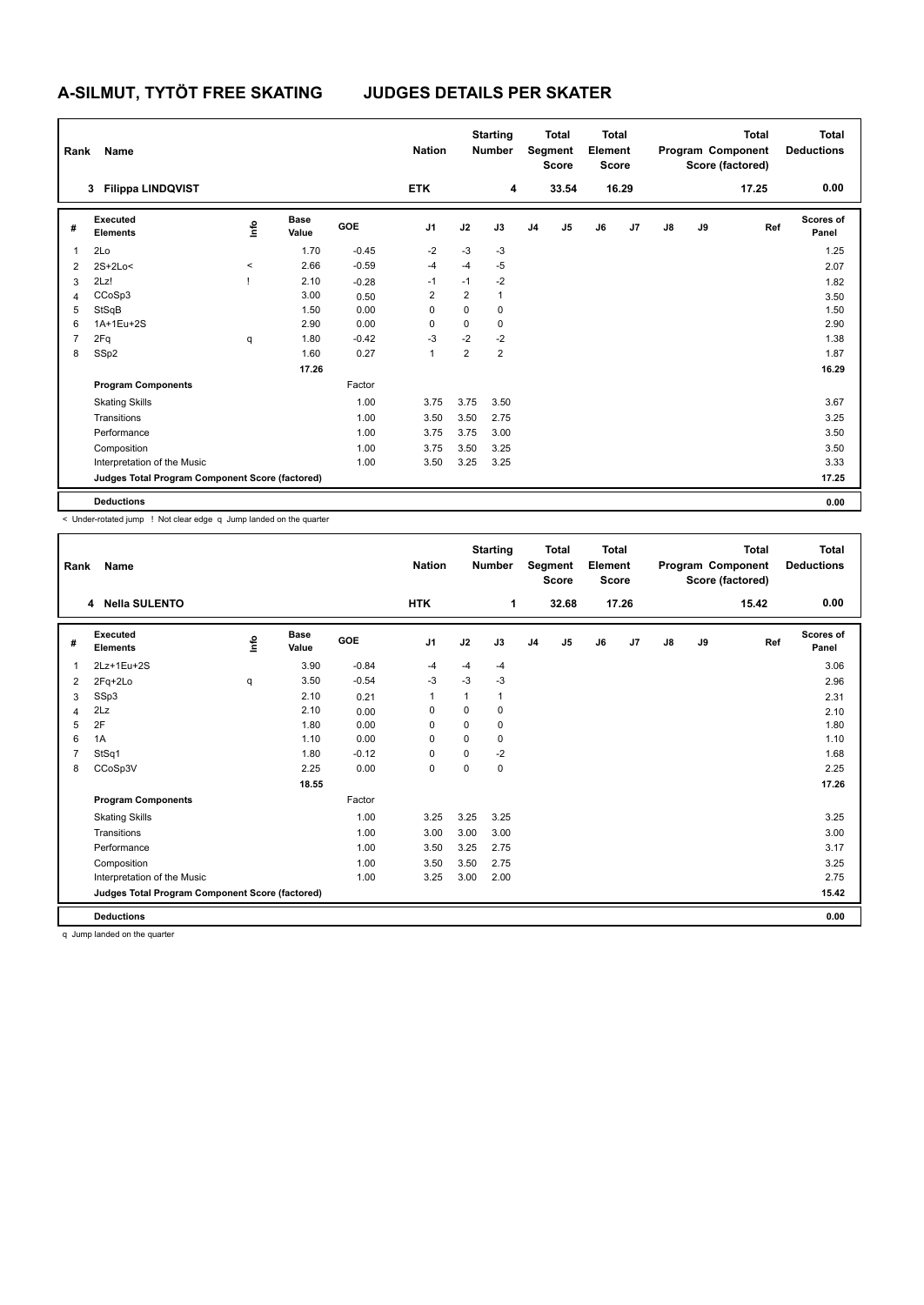| Rank           | Name                                            |          |                      |            | <b>Nation</b>  |      | <b>Starting</b><br><b>Number</b> |                | <b>Total</b><br>Segment<br><b>Score</b> | <b>Total</b><br>Element<br><b>Score</b> |       |               |    | Total<br>Program Component<br>Score (factored) | <b>Total</b><br><b>Deductions</b> |
|----------------|-------------------------------------------------|----------|----------------------|------------|----------------|------|----------------------------------|----------------|-----------------------------------------|-----------------------------------------|-------|---------------|----|------------------------------------------------|-----------------------------------|
|                | Lovisa HAKKALA<br>5.                            |          |                      |            | <b>HL</b>      |      | 12                               |                | 32.55                                   |                                         | 16.31 |               |    | 16.24                                          | 0.00                              |
| #              | Executed<br><b>Elements</b>                     | ١m       | <b>Base</b><br>Value | <b>GOE</b> | J <sub>1</sub> | J2   | J3                               | J <sub>4</sub> | J <sub>5</sub>                          | J6                                      | J7    | $\mathsf{J}8$ | J9 | Ref                                            | <b>Scores of</b><br>Panel         |
| $\mathbf{1}$   | 2Lo+2Tq+2Lo<                                    | $\hat{}$ | 4.36                 | $-0.68$    | $-4$           | $-4$ | $-4$                             |                |                                         |                                         |       |               |    |                                                | 3.68                              |
| 2              | $2S+2T<$                                        | $\,<\,$  | 2.34                 | $-0.35$    | $-2$           | $-3$ | $-3$                             |                |                                         |                                         |       |               |    |                                                | 1.99                              |
| 3              | 2F<                                             | $\prec$  | 1.44                 | $-0.34$    | $-2$           | $-2$ | $-3$                             |                |                                         |                                         |       |               |    |                                                | 1.10                              |
| $\overline{4}$ | 2S                                              |          | 1.30                 | 0.00       | 0              | 0    | $\mathbf 0$                      |                |                                         |                                         |       |               |    |                                                | 1.30                              |
| 5              | CSSp3                                           |          | 2.60                 | $-0.26$    | $-1$           | $-2$ | $\mathbf 0$                      |                |                                         |                                         |       |               |    |                                                | 2.34                              |
| 6              | CCoSp3                                          |          | 3.00                 | 0.00       | $-1$           | 0    | $\mathbf{1}$                     |                |                                         |                                         |       |               |    |                                                | 3.00                              |
| $\overline{7}$ | StSq1                                           |          | 1.80                 | 0.00       | 0              | 0    | 0                                |                |                                         |                                         |       |               |    |                                                | 1.80                              |
| 8              | 1A                                              |          | 1.10                 | 0.00       | 0              | 0    | $\pmb{0}$                        |                |                                         |                                         |       |               |    |                                                | 1.10                              |
|                |                                                 |          | 17.94                |            |                |      |                                  |                |                                         |                                         |       |               |    |                                                | 16.31                             |
|                | <b>Program Components</b>                       |          |                      | Factor     |                |      |                                  |                |                                         |                                         |       |               |    |                                                |                                   |
|                | <b>Skating Skills</b>                           |          |                      | 1.00       | 3.25           | 3.25 | 3.25                             |                |                                         |                                         |       |               |    |                                                | 3.25                              |
|                | Transitions                                     |          |                      | 1.00       | 3.25           | 3.25 | 3.25                             |                |                                         |                                         |       |               |    |                                                | 3.25                              |
|                | Performance                                     |          |                      | 1.00       | 3.50           | 3.50 | 3.00                             |                |                                         |                                         |       |               |    |                                                | 3.33                              |
|                | Composition                                     |          |                      | 1.00       | 3.50           | 3.25 | 3.25                             |                |                                         |                                         |       |               |    |                                                | 3.33                              |
|                | Interpretation of the Music                     |          |                      | 1.00       | 3.25           | 3.00 | 3.00                             |                |                                         |                                         |       |               |    |                                                | 3.08                              |
|                | Judges Total Program Component Score (factored) |          |                      |            |                |      |                                  |                |                                         |                                         |       |               |    |                                                | 16.24                             |
|                | <b>Deductions</b>                               |          |                      |            |                |      |                                  |                |                                         |                                         |       |               |    |                                                | 0.00                              |

| Rank | Name                                            |          |                      |         | <b>Nation</b>  |      | <b>Starting</b><br><b>Number</b> |                | <b>Total</b><br>Segment<br><b>Score</b> | <b>Total</b><br>Element<br><b>Score</b> |       |               |    | <b>Total</b><br>Program Component<br>Score (factored) | <b>Total</b><br><b>Deductions</b> |
|------|-------------------------------------------------|----------|----------------------|---------|----------------|------|----------------------------------|----------------|-----------------------------------------|-----------------------------------------|-------|---------------|----|-------------------------------------------------------|-----------------------------------|
|      | <b>Elsa TAPANINEN</b><br>6                      |          |                      |         | <b>HL</b>      |      | 19                               |                | 32.50                                   |                                         | 14.58 |               |    | 17.92                                                 | 0.00                              |
| #    | Executed<br><b>Elements</b>                     | info     | <b>Base</b><br>Value | GOE     | J <sub>1</sub> | J2   | J3                               | J <sub>4</sub> | J5                                      | J6                                      | J7    | $\mathsf{J}8$ | J9 | Ref                                                   | <b>Scores of</b><br>Panel         |
| 1    | 2Lo<+1Eu+2Sq                                    | $\prec$  | 3.16                 | $-0.54$ | $-4$           | $-4$ | $-4$                             |                |                                         |                                         |       |               |    |                                                       | 2.62                              |
| 2    | 2Lz                                             | $\hat{}$ | 1.68                 | $-0.50$ | -3             | $-2$ | $-4$                             |                |                                         |                                         |       |               |    |                                                       | 1.18                              |
| 3    | $2S+2T<$                                        | $\prec$  | 2.34                 | $-0.39$ | $-3$           | $-2$ | -4                               |                |                                         |                                         |       |               |    |                                                       | 1.95                              |
| 4    | FCSp3                                           |          | 2.80                 | $-0.75$ | $-3$           | $-3$ | $-2$                             |                |                                         |                                         |       |               |    |                                                       | 2.05                              |
| 5    | 1A                                              |          | 1.10                 | 0.04    | 0              | 0    | $\overline{1}$                   |                |                                         |                                         |       |               |    |                                                       | 1.14                              |
| 6    | CCoSp3                                          |          | 3.00                 | 0.10    | 0              | 0    | 1                                |                |                                         |                                         |       |               |    |                                                       | 3.10                              |
|      | StSqB                                           |          | 1.50                 | 0.00    | 0              | 0    | 0                                |                |                                         |                                         |       |               |    |                                                       | 1.50                              |
| 8    | 2Lo<                                            | $\hat{}$ | 1.36                 | $-0.32$ | $-2$           | $-2$ | $-3$                             |                |                                         |                                         |       |               |    |                                                       | 1.04                              |
|      |                                                 |          | 16.94                |         |                |      |                                  |                |                                         |                                         |       |               |    |                                                       | 14.58                             |
|      | <b>Program Components</b>                       |          |                      | Factor  |                |      |                                  |                |                                         |                                         |       |               |    |                                                       |                                   |
|      | <b>Skating Skills</b>                           |          |                      | 1.00    | 3.50           | 3.50 | 3.25                             |                |                                         |                                         |       |               |    |                                                       | 3.42                              |
|      | Transitions                                     |          |                      | 1.00    | 3.50           | 3.50 | 3.25                             |                |                                         |                                         |       |               |    |                                                       | 3.42                              |
|      | Performance                                     |          |                      | 1.00    | 3.50           | 3.50 | 3.50                             |                |                                         |                                         |       |               |    |                                                       | 3.50                              |
|      | Composition                                     |          |                      | 1.00    | 3.75           | 4.25 | 3.25                             |                |                                         |                                         |       |               |    |                                                       | 3.75                              |
|      | Interpretation of the Music                     |          |                      | 1.00    | 3.75           | 4.00 | 3.75                             |                |                                         |                                         |       |               |    |                                                       | 3.83                              |
|      | Judges Total Program Component Score (factored) |          |                      |         |                |      |                                  |                |                                         |                                         |       |               |    |                                                       | 17.92                             |
|      | <b>Deductions</b>                               |          |                      |         |                |      |                                  |                |                                         |                                         |       |               |    |                                                       | 0.00                              |

< Under-rotated jump q Jump landed on the quarter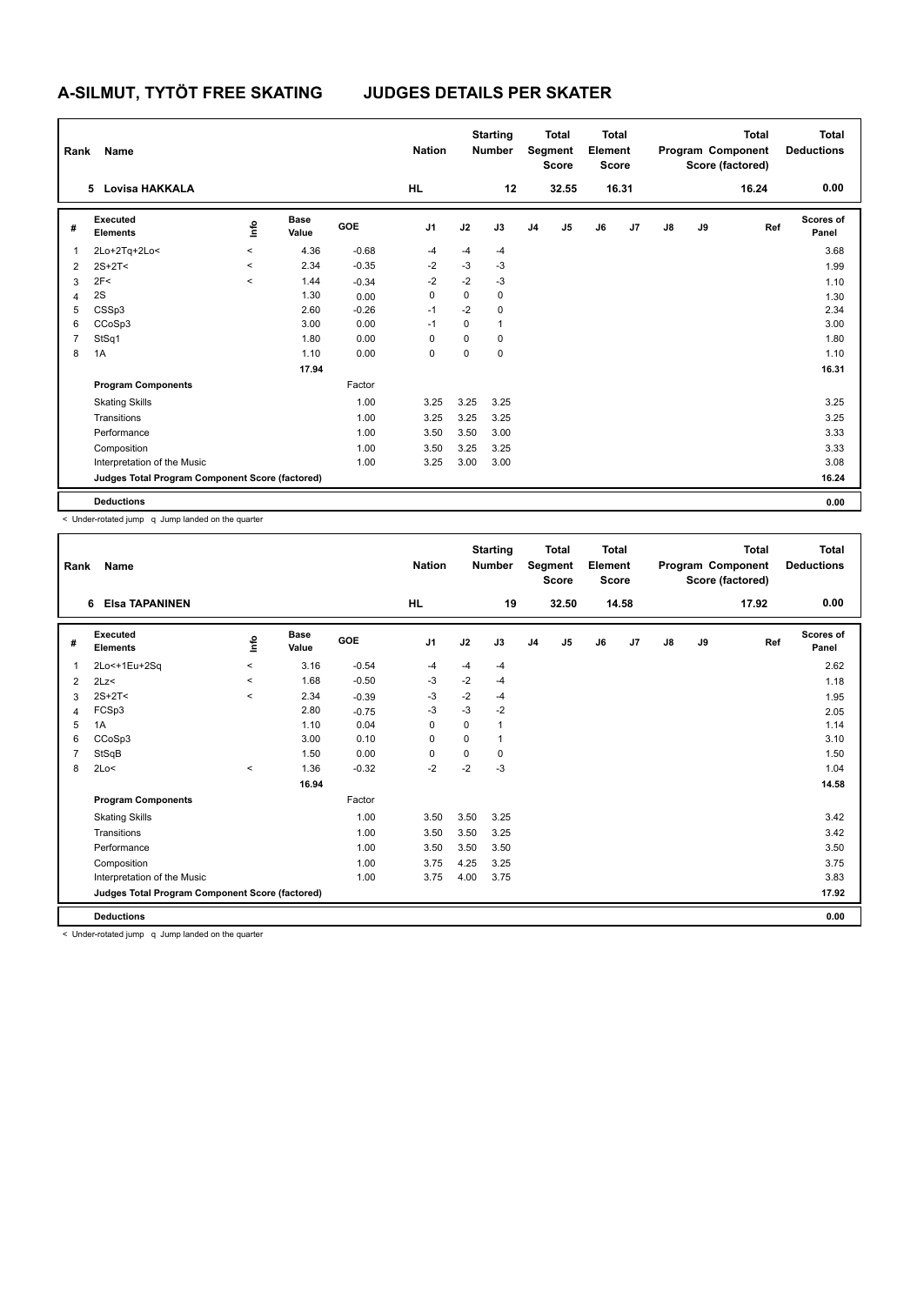| Rank           | Name                                            |                     |                      |         | <b>Nation</b>  |              | <b>Starting</b><br><b>Number</b> |                | <b>Total</b><br>Segment<br><b>Score</b> | <b>Total</b><br>Element<br><b>Score</b> |       |               |    | <b>Total</b><br>Program Component<br>Score (factored) | <b>Total</b><br><b>Deductions</b> |
|----------------|-------------------------------------------------|---------------------|----------------------|---------|----------------|--------------|----------------------------------|----------------|-----------------------------------------|-----------------------------------------|-------|---------------|----|-------------------------------------------------------|-----------------------------------|
|                | Janella STENSTRÖM<br>$\overline{7}$             |                     |                      |         | <b>ESJT</b>    |              | 14                               |                | 32.49                                   |                                         | 14.25 |               |    | 18.24                                                 | 0.00                              |
| #              | Executed<br><b>Elements</b>                     | ١m                  | <b>Base</b><br>Value | GOE     | J <sub>1</sub> | J2           | J3                               | J <sub>4</sub> | J5                                      | J6                                      | J7    | $\mathsf{J}8$ | J9 | Ref                                                   | Scores of<br>Panel                |
| 1              | 1A+1Eu+2S                                       |                     | 2.90                 | 0.09    | 0              | $\mathbf{1}$ | $\mathbf{1}$                     |                |                                         |                                         |       |               |    |                                                       | 2.99                              |
| 2              | 2Lz <+1T                                        | $\hat{\phantom{a}}$ | 2.08                 | $-0.67$ | $-4$           | -4           | -4                               |                |                                         |                                         |       |               |    |                                                       | 1.41                              |
| 3              | SSp2                                            |                     | 1.60                 | 0.05    | 0              | $\Omega$     | $\overline{1}$                   |                |                                         |                                         |       |               |    |                                                       | 1.65                              |
| 4              | StSq1                                           |                     | 1.80                 | 0.06    | 0              | 0            |                                  |                |                                         |                                         |       |               |    |                                                       | 1.86                              |
| 5              | 2Tq                                             | q                   | 1.30                 | $-0.56$ | $-5$           | $-5$         | $-3$                             |                |                                         |                                         |       |               |    |                                                       | 0.74                              |
| 6              | 2F                                              |                     | 1.80                 | 0.00    | 0              | 0            | 0                                |                |                                         |                                         |       |               |    |                                                       | 1.80                              |
| $\overline{7}$ | CCoSp2                                          |                     | 2.50                 | 0.00    | 0              | 0            | 0                                |                |                                         |                                         |       |               |    |                                                       | 2.50                              |
| 8              | 2S                                              |                     | 1.30                 | 0.00    | 0              | 0            | 0                                |                |                                         |                                         |       |               |    |                                                       | 1.30                              |
|                |                                                 |                     | 15.28                |         |                |              |                                  |                |                                         |                                         |       |               |    |                                                       | 14.25                             |
|                | <b>Program Components</b>                       |                     |                      | Factor  |                |              |                                  |                |                                         |                                         |       |               |    |                                                       |                                   |
|                | <b>Skating Skills</b>                           |                     |                      | 1.00    | 3.50           | 3.50         | 3.75                             |                |                                         |                                         |       |               |    |                                                       | 3.58                              |
|                | Transitions                                     |                     |                      | 1.00    | 3.75           | 3.75         | 3.25                             |                |                                         |                                         |       |               |    |                                                       | 3.58                              |
|                | Performance                                     |                     |                      | 1.00    | 3.75           | 3.75         | 3.75                             |                |                                         |                                         |       |               |    |                                                       | 3.75                              |
|                | Composition                                     |                     |                      | 1.00    | 4.00           | 3.75         | 3.50                             |                |                                         |                                         |       |               |    |                                                       | 3.75                              |
|                | Interpretation of the Music                     |                     |                      | 1.00    | 3.75           | 3.50         | 3.50                             |                |                                         |                                         |       |               |    |                                                       | 3.58                              |
|                | Judges Total Program Component Score (factored) |                     |                      |         |                |              |                                  |                |                                         |                                         |       |               |    |                                                       | 18.24                             |
|                | <b>Deductions</b>                               |                     |                      |         |                |              |                                  |                |                                         |                                         |       |               |    |                                                       | 0.00                              |

| Rank           | Name                                                                      |             |                      |         | <b>Nation</b>  |             | <b>Starting</b><br><b>Number</b> |                | <b>Total</b><br>Segment<br><b>Score</b> | <b>Total</b><br>Element<br><b>Score</b> |       |               |    | <b>Total</b><br>Program Component<br>Score (factored) | <b>Total</b><br><b>Deductions</b> |
|----------------|---------------------------------------------------------------------------|-------------|----------------------|---------|----------------|-------------|----------------------------------|----------------|-----------------------------------------|-----------------------------------------|-------|---------------|----|-------------------------------------------------------|-----------------------------------|
|                | <b>Netta HALMISTO</b><br>8                                                |             |                      |         | <b>VTL</b>     |             | 21                               |                | 31.45                                   |                                         | 14.60 |               |    | 17.85                                                 | $-1.00$                           |
| #              | Executed<br><b>Elements</b>                                               | <u>info</u> | <b>Base</b><br>Value | GOE     | J <sub>1</sub> | J2          | J3                               | J <sub>4</sub> | J5                                      | J6                                      | J7    | $\mathsf{J}8$ | J9 | Ref                                                   | <b>Scores of</b><br>Panel         |
| 1              | 2F+2T+2T                                                                  |             | 4.40                 | $-0.24$ | $-1$           | $-1$        | $-2$                             |                |                                         |                                         |       |               |    |                                                       | 4.16                              |
| 2              | 2Lo                                                                       |             | 1.70                 | 0.00    | 0              | 0           | 0                                |                |                                         |                                         |       |               |    |                                                       | 1.70                              |
| 3              | SSp3                                                                      |             | 2.10                 | 0.07    | 0              | $\Omega$    | 1                                |                |                                         |                                         |       |               |    |                                                       | 2.17                              |
| 4              | 1A                                                                        |             | 1.10                 | 0.07    | $\mathbf 0$    | 1           | 1                                |                |                                         |                                         |       |               |    |                                                       | 1.17                              |
| 5              | 2Sq+2Lo<<                                                                 | <<          | 1.80                 | $-0.65$ | $-5$           | $-5$        | $-5$                             |                |                                         |                                         |       |               |    |                                                       | 1.15                              |
| 6              | CCoSp2                                                                    |             | 2.50                 | $-0.50$ | $-2$           | $-1$        | $-3$                             |                |                                         |                                         |       |               |    |                                                       | 2.00                              |
| $\overline{7}$ | 2S<                                                                       | $\prec$     | 1.04                 | $-0.24$ | $-2$           | $-2$        | $-3$                             |                |                                         |                                         |       |               |    |                                                       | 0.80                              |
| 8              | StSqB                                                                     |             | 1.50                 | $-0.05$ | $\pmb{0}$      | $\mathbf 0$ | $-1$                             |                |                                         |                                         |       |               |    |                                                       | 1.45                              |
|                |                                                                           |             | 16.14                |         |                |             |                                  |                |                                         |                                         |       |               |    |                                                       | 14.60                             |
|                | <b>Program Components</b>                                                 |             |                      | Factor  |                |             |                                  |                |                                         |                                         |       |               |    |                                                       |                                   |
|                | <b>Skating Skills</b>                                                     |             |                      | 1.00    | 3.75           | 3.75        | 3.50                             |                |                                         |                                         |       |               |    |                                                       | 3.67                              |
|                | Transitions                                                               |             |                      | 1.00    | 3.50           | 3.50        | 3.25                             |                |                                         |                                         |       |               |    |                                                       | 3.42                              |
|                | Performance                                                               |             |                      | 1.00    | 3.75           | 4.00        | 3.25                             |                |                                         |                                         |       |               |    |                                                       | 3.67                              |
|                | Composition                                                               |             |                      | 1.00    | 3.75           | 3.75        | 3.50                             |                |                                         |                                         |       |               |    |                                                       | 3.67                              |
|                | Interpretation of the Music                                               |             |                      | 1.00    | 3.75           | 3.50        | 3.00                             |                |                                         |                                         |       |               |    |                                                       | 3.42                              |
|                | Judges Total Program Component Score (factored)                           |             |                      |         |                |             |                                  |                |                                         |                                         |       |               |    |                                                       | 17.85                             |
|                | <b>Deductions</b>                                                         |             | Time violation:      | $-1.00$ |                |             |                                  |                |                                         |                                         |       |               |    |                                                       | $-1.00$                           |
|                | a Hadar retated inner are Democrated inner a chinese leaded as the moster |             |                      |         |                |             |                                  |                |                                         |                                         |       |               |    |                                                       |                                   |

< Under-rotated jump << Downgraded jump q Jump landed on the quarter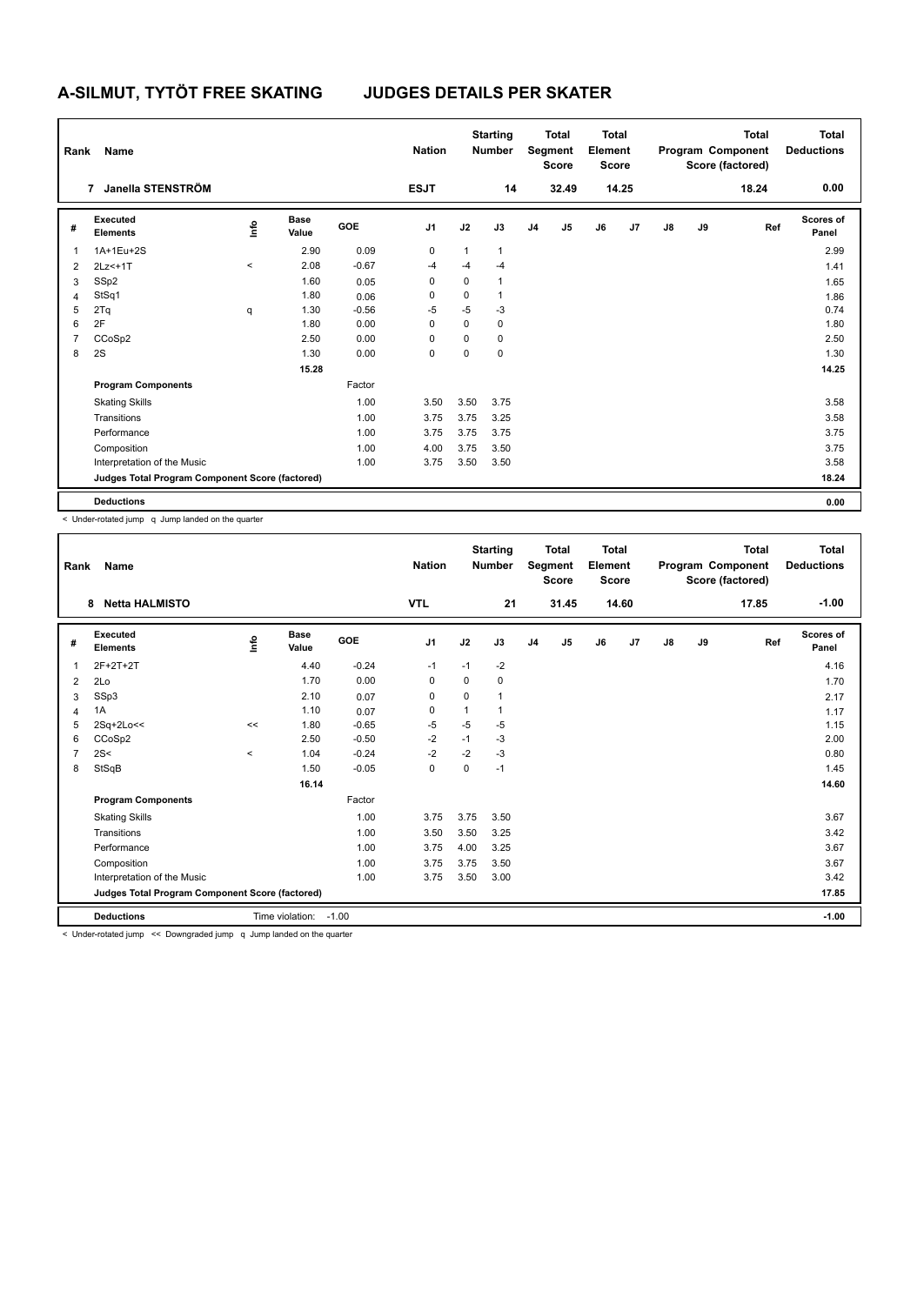| Rank           | Name                                            |                     |                      |         | <b>Nation</b>  |      | <b>Starting</b><br><b>Number</b> |                | <b>Total</b><br>Segment<br><b>Score</b> | <b>Total</b><br>Element<br>Score |       |               |    | <b>Total</b><br>Program Component<br>Score (factored) | <b>Total</b><br><b>Deductions</b> |
|----------------|-------------------------------------------------|---------------------|----------------------|---------|----------------|------|----------------------------------|----------------|-----------------------------------------|----------------------------------|-------|---------------|----|-------------------------------------------------------|-----------------------------------|
|                | <b>Lili JUNTUNEN</b><br>9                       |                     |                      |         | <b>EVT</b>     |      | 16                               |                | 31.29                                   |                                  | 14.63 |               |    | 16.66                                                 | 0.00                              |
| #              | Executed<br><b>Elements</b>                     | ١mfo                | <b>Base</b><br>Value | GOE     | J <sub>1</sub> | J2   | J3                               | J <sub>4</sub> | J5                                      | J6                               | J7    | $\mathsf{J}8$ | J9 | Ref                                                   | <b>Scores of</b><br>Panel         |
| $\overline{1}$ | 1A                                              |                     | 1.10                 | 0.04    | 0              | 0    | $\mathbf{1}$                     |                |                                         |                                  |       |               |    |                                                       | 1.14                              |
| $\overline{2}$ | 2F<+1Eu+2S<                                     | $\hat{\phantom{a}}$ | 2.98                 | $-0.63$ | $-4$           | -4   | $-5$                             |                |                                         |                                  |       |               |    |                                                       | 2.35                              |
| 3              | 2Lz<                                            | $\prec$             | 1.68                 | $-0.56$ | $-3$           | $-3$ | $-4$                             |                |                                         |                                  |       |               |    |                                                       | 1.12                              |
| $\overline{4}$ | FCSp2                                           |                     | 2.30                 | $-0.31$ | $-1$           | $-1$ | $-2$                             |                |                                         |                                  |       |               |    |                                                       | 1.99                              |
| 5              | StSq1                                           |                     | 1.80                 | $-0.06$ | $\mathbf 0$    | 0    | $-1$                             |                |                                         |                                  |       |               |    |                                                       | 1.74                              |
| 6              | 2Lo<+2Lo<                                       | $\,<\,$             | 2.72                 | $-0.59$ | $-4$           | $-4$ | $-5$                             |                |                                         |                                  |       |               |    |                                                       | 2.13                              |
| $\overline{7}$ | 2F<                                             | $\,<\,$             | 1.44                 | $-0.38$ | $-3$           | $-2$ | $-3$                             |                |                                         |                                  |       |               |    |                                                       | 1.06                              |
| 8              | CCoSp3                                          |                     | 3.00                 | 0.10    | 0              | 0    | $\overline{1}$                   |                |                                         |                                  |       |               |    |                                                       | 3.10                              |
|                |                                                 |                     | 17.02                |         |                |      |                                  |                |                                         |                                  |       |               |    |                                                       | 14.63                             |
|                | <b>Program Components</b>                       |                     |                      | Factor  |                |      |                                  |                |                                         |                                  |       |               |    |                                                       |                                   |
|                | <b>Skating Skills</b>                           |                     |                      | 1.00    | 3.00           | 3.00 | 3.00                             |                |                                         |                                  |       |               |    |                                                       | 3.00                              |
|                | Transitions                                     |                     |                      | 1.00    | 3.00           | 3.25 | 2.75                             |                |                                         |                                  |       |               |    |                                                       | 3.00                              |
|                | Performance                                     |                     |                      | 1.00    | 3.50           | 3.75 | 3.25                             |                |                                         |                                  |       |               |    |                                                       | 3.50                              |
|                | Composition                                     |                     |                      | 1.00    | 3.50           | 4.00 | 3.25                             |                |                                         |                                  |       |               |    |                                                       | 3.58                              |
|                | Interpretation of the Music                     |                     |                      | 1.00    | 3.50           | 3.75 | 3.50                             |                |                                         |                                  |       |               |    |                                                       | 3.58                              |
|                | Judges Total Program Component Score (factored) |                     |                      |         |                |      |                                  |                |                                         |                                  |       |               |    |                                                       | 16.66                             |
|                | <b>Deductions</b>                               |                     |                      |         |                |      |                                  |                |                                         |                                  |       |               |    |                                                       | 0.00                              |

< Under-rotated jump

| Rank | <b>Name</b>                                     |      |                      |            | <b>Nation</b>  |             | <b>Starting</b><br><b>Number</b> |                | <b>Total</b><br>Segment<br><b>Score</b> | <b>Total</b><br>Element<br><b>Score</b> |                |    |    | <b>Total</b><br>Program Component<br>Score (factored) | <b>Total</b><br><b>Deductions</b> |
|------|-------------------------------------------------|------|----------------------|------------|----------------|-------------|----------------------------------|----------------|-----------------------------------------|-----------------------------------------|----------------|----|----|-------------------------------------------------------|-----------------------------------|
|      | Hertta PÖNNI<br>10                              |      |                      |            | <b>ESJT</b>    |             | 6                                |                | 30.73                                   |                                         | 12.97          |    |    | 17.76                                                 | 0.00                              |
| #    | Executed<br><b>Elements</b>                     | info | <b>Base</b><br>Value | <b>GOE</b> | J <sub>1</sub> | J2          | J3                               | J <sub>4</sub> | J <sub>5</sub>                          | J6                                      | J <sub>7</sub> | J8 | J9 | Ref                                                   | <b>Scores of</b><br>Panel         |
| 1    | 2Lo                                             |      | 1.70                 | 0.00       | 0              | $\mathbf 0$ | 0                                |                |                                         |                                         |                |    |    |                                                       | 1.70                              |
| 2    | 2Fq                                             | q    | 1.80                 | $-0.36$    | -2             | $-2$        | $-2$                             |                |                                         |                                         |                |    |    |                                                       | 1.44                              |
| 3    | SSp1                                            |      | 1.30                 | $-0.13$    | $-1$           | $-1$        | $-1$                             |                |                                         |                                         |                |    |    |                                                       | 1.17                              |
| 4    | 1A+1Eu+2S                                       |      | 2.90                 | 0.00       | $\Omega$       | $\Omega$    | $\Omega$                         |                |                                         |                                         |                |    |    |                                                       | 2.90                              |
| 5    | $2F < +2T <$                                    | <<   | 1.84                 | $-0.72$    | $-5$           | $-5$        | $-5$                             |                |                                         |                                         |                |    |    |                                                       | 1.12                              |
| 6    | StSq1                                           |      | 1.80                 | 0.00       | $\mathbf 0$    | $\Omega$    | 0                                |                |                                         |                                         |                |    |    |                                                       | 1.80                              |
| 7    | 2Lo                                             |      | 1.70                 | $-0.11$    | $-1$           | $\Omega$    | $-1$                             |                |                                         |                                         |                |    |    |                                                       | 1.59                              |
| 8    | CCoSp1V                                         |      | 1.50                 | $-0.25$    | $-2$           | $-1$        | $-2$                             |                |                                         |                                         |                |    |    |                                                       | 1.25                              |
|      |                                                 |      | 14.54                |            |                |             |                                  |                |                                         |                                         |                |    |    |                                                       | 12.97                             |
|      | <b>Program Components</b>                       |      |                      | Factor     |                |             |                                  |                |                                         |                                         |                |    |    |                                                       |                                   |
|      | <b>Skating Skills</b>                           |      |                      | 1.00       | 3.75           | 3.75        | 3.50                             |                |                                         |                                         |                |    |    |                                                       | 3.67                              |
|      | Transitions                                     |      |                      | 1.00       | 3.75           | 3.75        | 3.50                             |                |                                         |                                         |                |    |    |                                                       | 3.67                              |
|      | Performance                                     |      |                      | 1.00       | 3.50           | 3.50        | 3.25                             |                |                                         |                                         |                |    |    |                                                       | 3.42                              |
|      | Composition                                     |      |                      | 1.00       | 4.00           | 3.75        | 3.50                             |                |                                         |                                         |                |    |    |                                                       | 3.75                              |
|      | Interpretation of the Music                     |      |                      | 1.00       | 3.50           | 3.25        | 3.00                             |                |                                         |                                         |                |    |    |                                                       | 3.25                              |
|      | Judges Total Program Component Score (factored) |      |                      |            |                |             |                                  |                |                                         |                                         |                |    |    |                                                       | 17.76                             |
|      | <b>Deductions</b>                               |      |                      |            |                |             |                                  |                |                                         |                                         |                |    |    |                                                       | 0.00                              |
|      | $\cdots$<br>-                                   |      | .                    |            |                |             |                                  |                |                                         |                                         |                |    |    |                                                       |                                   |

< Under-rotated jump << Downgraded jump q Jump landed on the quarter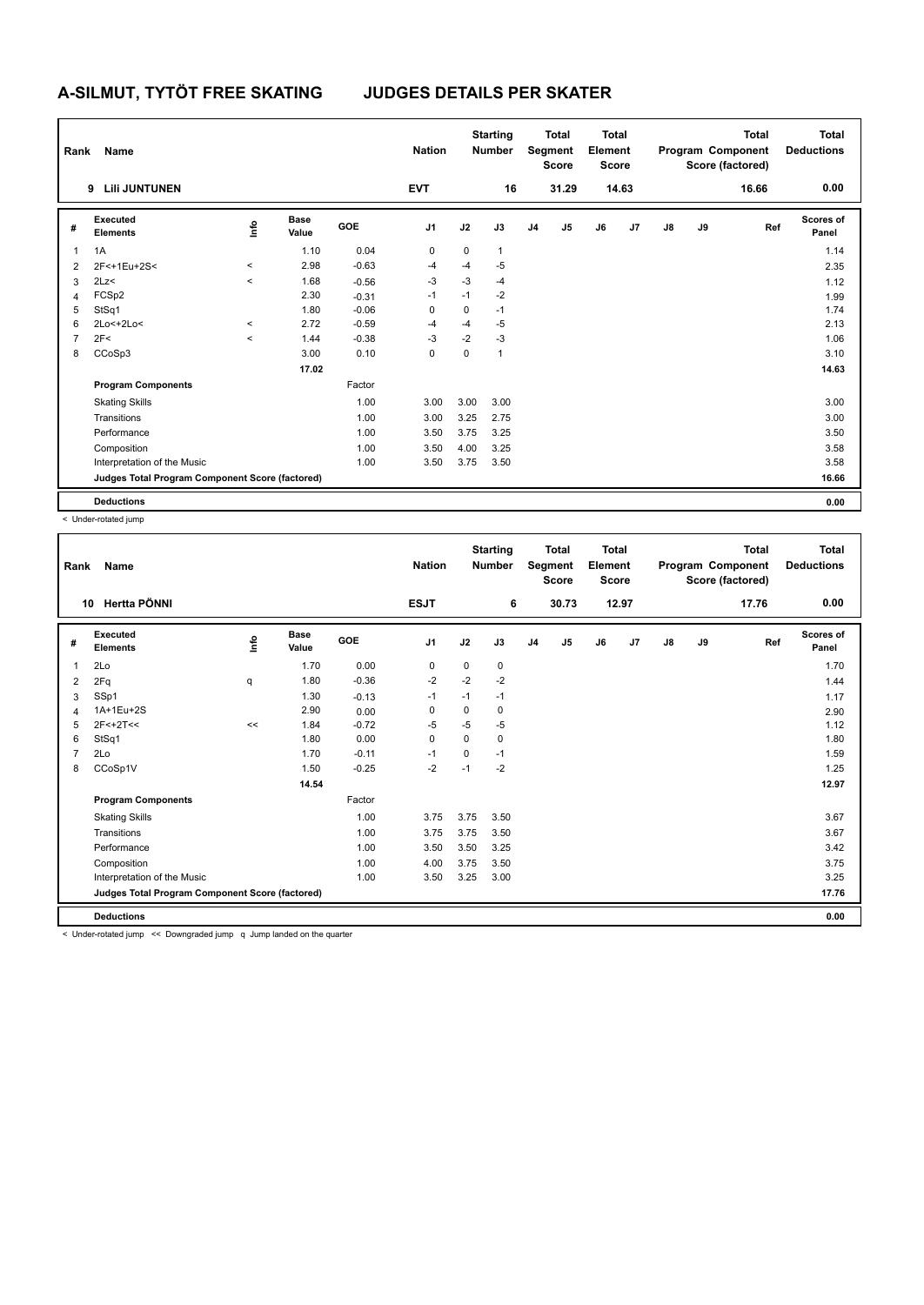| Rank           | Name                                            |         |                      |         | <b>Nation</b>  |          | <b>Starting</b><br><b>Number</b> |                | <b>Total</b><br>Segment<br><b>Score</b> | <b>Total</b><br>Element<br>Score |       |               |    | <b>Total</b><br>Program Component<br>Score (factored) | <b>Total</b><br><b>Deductions</b> |
|----------------|-------------------------------------------------|---------|----------------------|---------|----------------|----------|----------------------------------|----------------|-----------------------------------------|----------------------------------|-------|---------------|----|-------------------------------------------------------|-----------------------------------|
|                | <b>Hilma KÄHKÖNEN</b><br>11                     |         |                      |         | <b>ETK</b>     |          | 23                               |                | 30.39                                   |                                  | 14.56 |               |    | 16.83                                                 | $-1.00$                           |
| #              | Executed<br><b>Elements</b>                     | lnfo    | <b>Base</b><br>Value | GOE     | J <sub>1</sub> | J2       | J3                               | J <sub>4</sub> | J5                                      | J6                               | J7    | $\mathsf{J}8$ | J9 | Ref                                                   | Scores of<br>Panel                |
| $\overline{1}$ | $2S+2Tq+2Tq$                                    | q       | 3.90                 | $-0.52$ | $-4$           | $-4$     | $-4$                             |                |                                         |                                  |       |               |    |                                                       | 3.38                              |
| $\overline{2}$ | 2Lo+1A+SEQ                                      |         | 2.24                 | $-0.06$ | $\mathbf 0$    | 0        | $-1$                             |                |                                         |                                  |       |               |    |                                                       | 2.18                              |
| 3              | CCoSp3                                          |         | 3.00                 | 0.10    | 1              | 1        | $-1$                             |                |                                         |                                  |       |               |    |                                                       | 3.10                              |
| 4              | 2Lz                                             | $\prec$ | 1.68                 | $-0.84$ | -5             | $-5$     | -5                               |                |                                         |                                  |       |               |    |                                                       | 0.84                              |
| 5              | 2F<                                             | $\prec$ | 1.44                 | $-0.72$ | $-5$           | $-5$     | $-5$                             |                |                                         |                                  |       |               |    |                                                       | 0.72                              |
| 6              | 2S<                                             | $\prec$ | 1.04                 | $-0.31$ | $-3$           | $-3$     | $-3$                             |                |                                         |                                  |       |               |    |                                                       | 0.73                              |
| $\overline{7}$ | StSq1                                           |         | 1.80                 | 0.00    | 0              | $\Omega$ | $\mathbf 0$                      |                |                                         |                                  |       |               |    |                                                       | 1.80                              |
| 8              | SSp2                                            |         | 1.60                 | 0.21    | 1              | 1        | $\overline{2}$                   |                |                                         |                                  |       |               |    |                                                       | 1.81                              |
|                |                                                 |         | 16.70                |         |                |          |                                  |                |                                         |                                  |       |               |    |                                                       | 14.56                             |
|                | <b>Program Components</b>                       |         |                      | Factor  |                |          |                                  |                |                                         |                                  |       |               |    |                                                       |                                   |
|                | <b>Skating Skills</b>                           |         |                      | 1.00    | 3.50           | 3.50     | 3.50                             |                |                                         |                                  |       |               |    |                                                       | 3.50                              |
|                | Transitions                                     |         |                      | 1.00    | 3.50           | 3.50     | 3.25                             |                |                                         |                                  |       |               |    |                                                       | 3.42                              |
|                | Performance                                     |         |                      | 1.00    | 3.25           | 3.00     | 3.00                             |                |                                         |                                  |       |               |    |                                                       | 3.08                              |
|                | Composition                                     |         |                      | 1.00    | 3.75           | 3.50     | 3.50                             |                |                                         |                                  |       |               |    |                                                       | 3.58                              |
|                | Interpretation of the Music                     |         |                      | 1.00    | 3.50           | 3.00     | 3.25                             |                |                                         |                                  |       |               |    |                                                       | 3.25                              |
|                | Judges Total Program Component Score (factored) |         |                      |         |                |          |                                  |                |                                         |                                  |       |               |    |                                                       | 16.83                             |
|                | <b>Deductions</b>                               |         | Falls: -1.00         |         |                |          |                                  |                |                                         |                                  |       |               |    |                                                       | $-1.00$                           |

| Rank | Name                                            |                     |                      |            | <b>Nation</b>  |             | <b>Starting</b><br><b>Number</b> |                | <b>Total</b><br>Segment<br><b>Score</b> | <b>Total</b><br>Element<br><b>Score</b> |       |               |    | <b>Total</b><br>Program Component<br>Score (factored) | <b>Total</b><br><b>Deductions</b> |
|------|-------------------------------------------------|---------------------|----------------------|------------|----------------|-------------|----------------------------------|----------------|-----------------------------------------|-----------------------------------------|-------|---------------|----|-------------------------------------------------------|-----------------------------------|
| 12   | <b>Veera NIKKANEN</b>                           |                     |                      |            | <b>EVT</b>     |             | $\overline{7}$                   |                | 29.48                                   |                                         | 13.22 |               |    | 16.26                                                 | 0.00                              |
| #    | Executed<br><b>Elements</b>                     | ١ifo                | <b>Base</b><br>Value | <b>GOE</b> | J <sub>1</sub> | J2          | J3                               | J <sub>4</sub> | J5                                      | J6                                      | J7    | $\mathsf{J}8$ | J9 | Ref                                                   | <b>Scores of</b><br>Panel         |
| 1    | 1A+1Eu+2S                                       |                     | 2.90                 | 0.00       | $\mathbf 0$    | $\mathbf 0$ | $\mathbf 0$                      |                |                                         |                                         |       |               |    |                                                       | 2.90                              |
| 2    | 2F<                                             | $\hat{\phantom{a}}$ | 1.44                 | $-0.72$    | $-5$           | $-5$        | -5                               |                |                                         |                                         |       |               |    |                                                       | 0.72                              |
| 3    | 2Lze                                            | e                   | 1.68                 | $-0.61$    | $-4$           | $-4$        | $-3$                             |                |                                         |                                         |       |               |    |                                                       | 1.07                              |
| 4    | FCSSp2                                          |                     | 2.30                 | $-0.15$    | $-1$           | $-1$        | 0                                |                |                                         |                                         |       |               |    |                                                       | 2.15                              |
| 5    | 2S+1A+SEQ                                       |                     | 1.92                 | 0.00       | $\mathbf 0$    | $\Omega$    | 0                                |                |                                         |                                         |       |               |    |                                                       | 1.92                              |
| 6    | 2Lo                                             |                     | 1.70                 | $-0.11$    | $-1$           | 0           | $-1$                             |                |                                         |                                         |       |               |    |                                                       | 1.59                              |
|      | StSq1                                           |                     | 1.80                 | $-0.18$    | $-2$           | $-1$        | 0                                |                |                                         |                                         |       |               |    |                                                       | 1.62                              |
| 8    | CCoSp1V                                         |                     | 1.50                 | $-0.25$    | $-2$           | $-2$        | $-1$                             |                |                                         |                                         |       |               |    |                                                       | 1.25                              |
|      |                                                 |                     | 15.24                |            |                |             |                                  |                |                                         |                                         |       |               |    |                                                       | 13.22                             |
|      | <b>Program Components</b>                       |                     |                      | Factor     |                |             |                                  |                |                                         |                                         |       |               |    |                                                       |                                   |
|      | <b>Skating Skills</b>                           |                     |                      | 1.00       | 2.75           | 2.75        | 3.25                             |                |                                         |                                         |       |               |    |                                                       | 2.92                              |
|      | Transitions                                     |                     |                      | 1.00       | 2.75           | 2.75        | 3.00                             |                |                                         |                                         |       |               |    |                                                       | 2.83                              |
|      | Performance                                     |                     |                      | 1.00       | 3.25           | 3.75        | 3.25                             |                |                                         |                                         |       |               |    |                                                       | 3.42                              |
|      | Composition                                     |                     |                      | 1.00       | 3.50           | 3.50        | 3.25                             |                |                                         |                                         |       |               |    |                                                       | 3.42                              |
|      | Interpretation of the Music                     |                     |                      | 1.00       | 3.75           | 3.75        | 3.50                             |                |                                         |                                         |       |               |    |                                                       | 3.67                              |
|      | Judges Total Program Component Score (factored) |                     |                      |            |                |             |                                  |                |                                         |                                         |       |               |    |                                                       | 16.26                             |
|      | <b>Deductions</b>                               |                     |                      |            |                |             |                                  |                |                                         |                                         |       |               |    |                                                       | 0.00                              |

< Under-rotated jump e Wrong edge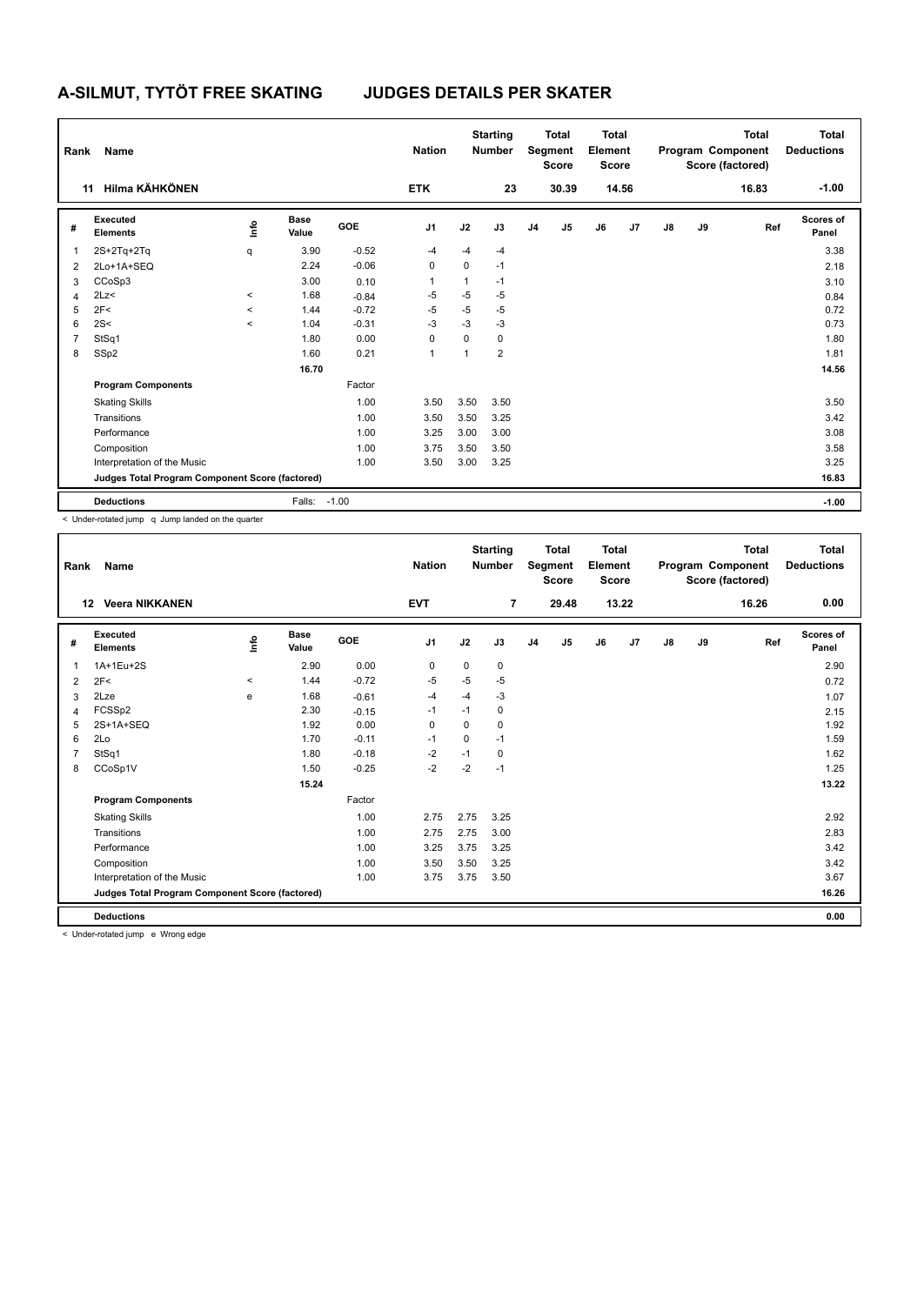| Rank           | Name                                            |     |                      |            | <b>Nation</b>  |      | <b>Starting</b><br><b>Number</b> |                | <b>Total</b><br>Segment<br><b>Score</b> | Total<br>Element<br><b>Score</b> |       |    |    | Total<br>Program Component<br>Score (factored) | <b>Total</b><br><b>Deductions</b> |
|----------------|-------------------------------------------------|-----|----------------------|------------|----------------|------|----------------------------------|----------------|-----------------------------------------|----------------------------------|-------|----|----|------------------------------------------------|-----------------------------------|
|                | <b>Alina VAALAMO-STEVENS</b><br>13              |     |                      |            | <b>ETK</b>     |      | $\overline{2}$                   |                | 29.44                                   |                                  | 14.78 |    |    | 15.16                                          | $-0.50$                           |
| #              | Executed<br><b>Elements</b>                     | ١m٥ | <b>Base</b><br>Value | <b>GOE</b> | J <sub>1</sub> | J2   | J3                               | J <sub>4</sub> | J <sub>5</sub>                          | J6                               | J7    | J8 | J9 | Ref                                            | Scores of<br>Panel                |
| $\overline{1}$ | $2Lz!+2Tq$                                      |     | 3.40                 | $-1.05$    | $-5$           | $-5$ | $-5$                             |                |                                         |                                  |       |    |    |                                                | 2.35                              |
| $\overline{2}$ | 2Lo                                             |     | 1.70                 | $-0.06$    | $-1$           | 0    | $\mathbf 0$                      |                |                                         |                                  |       |    |    |                                                | 1.64                              |
| 3              | CCoSp3                                          |     | 3.00                 | $-0.30$    | $-2$           | $-1$ | 0                                |                |                                         |                                  |       |    |    |                                                | 2.70                              |
| 4              | 2F                                              |     | 1.80                 | 0.00       | 0              | 0    | $\mathbf 0$                      |                |                                         |                                  |       |    |    |                                                | 1.80                              |
| 5              | 1A+1Eu+1S                                       |     | 2.00                 | $-0.07$    | $-1$           | $-1$ | 0                                |                |                                         |                                  |       |    |    |                                                | 1.93                              |
| 6              | 2T                                              |     | 1.30                 | $-0.04$    | $-1$           | 0    | $\mathbf 0$                      |                |                                         |                                  |       |    |    |                                                | 1.26                              |
| $\overline{7}$ | StSq1                                           |     | 1.80                 | $-0.30$    | $-2$           | $-2$ | $-1$                             |                |                                         |                                  |       |    |    |                                                | 1.50                              |
| 8              | SSp2                                            |     | 1.60                 | 0.00       | 0              | 0    | $\mathbf 0$                      |                |                                         |                                  |       |    |    |                                                | 1.60                              |
|                |                                                 |     | 16.60                |            |                |      |                                  |                |                                         |                                  |       |    |    |                                                | 14.78                             |
|                | <b>Program Components</b>                       |     |                      | Factor     |                |      |                                  |                |                                         |                                  |       |    |    |                                                |                                   |
|                | <b>Skating Skills</b>                           |     |                      | 1.00       | 2.75           | 3.00 | 3.25                             |                |                                         |                                  |       |    |    |                                                | 3.00                              |
|                | Transitions                                     |     |                      | 1.00       | 3.00           | 3.25 | 3.00                             |                |                                         |                                  |       |    |    |                                                | 3.08                              |
|                | Performance                                     |     |                      | 1.00       | 3.25           | 3.25 | 2.75                             |                |                                         |                                  |       |    |    |                                                | 3.08                              |
|                | Composition                                     |     |                      | 1.00       | 3.50           | 3.50 | 2.75                             |                |                                         |                                  |       |    |    |                                                | 3.25                              |
|                | Interpretation of the Music                     |     |                      | 1.00       | 3.00           | 2.75 | 2.50                             |                |                                         |                                  |       |    |    |                                                | 2.75                              |
|                | Judges Total Program Component Score (factored) |     |                      |            |                |      |                                  |                |                                         |                                  |       |    |    |                                                | 15.16                             |
|                | <b>Deductions</b>                               |     | Falls:               | $-0.50$    |                |      |                                  |                |                                         |                                  |       |    |    |                                                | $-0.50$                           |

! Not clear edge q Jump landed on the quarter

| Rank | Name                                            |    |                      |         | <b>Nation</b>  |          | <b>Starting</b><br><b>Number</b> |                | <b>Total</b><br>Segment<br><b>Score</b> | <b>Total</b><br>Element<br><b>Score</b> |       |               |    | <b>Total</b><br>Program Component<br>Score (factored) | <b>Total</b><br><b>Deductions</b> |
|------|-------------------------------------------------|----|----------------------|---------|----------------|----------|----------------------------------|----------------|-----------------------------------------|-----------------------------------------|-------|---------------|----|-------------------------------------------------------|-----------------------------------|
| 14   | <b>Minea GRAHN</b>                              |    |                      |         | <b>KATA</b>    |          | 8                                |                | 29.24                                   |                                         | 13.07 |               |    | 16.17                                                 | 0.00                              |
| #    | Executed<br><b>Elements</b>                     | ۴٥ | <b>Base</b><br>Value | GOE     | J <sub>1</sub> | J2       | J3                               | J <sub>4</sub> | J5                                      | J6                                      | J7    | $\mathsf{J}8$ | J9 | Ref                                                   | <b>Scores of</b><br>Panel         |
| 1    | 1A+1Eu+2S                                       |    | 2.90                 | 0.00    | 0              | 0        | 0                                |                |                                         |                                         |       |               |    |                                                       | 2.90                              |
| 2    | $2T+2T$                                         |    | 2.60                 | $-0.04$ | $-1$           | $\Omega$ | 0                                |                |                                         |                                         |       |               |    |                                                       | 2.56                              |
| 3    | 2S                                              |    | 1.30                 | $-0.17$ | $-1$           | $-1$     | $-2$                             |                |                                         |                                         |       |               |    |                                                       | 1.13                              |
| 4    | StSqB                                           |    | 1.50                 | $-0.20$ | $-1$           | $-2$     | $-1$                             |                |                                         |                                         |       |               |    |                                                       | 1.30                              |
| 5    | 2Lo                                             |    | 1.70                 | $-0.40$ | $-2$           | $-2$     | $-3$                             |                |                                         |                                         |       |               |    |                                                       | 1.30                              |
| 6    | SSp2                                            |    | 1.60                 | 0.16    | 0              | 1        | $\overline{2}$                   |                |                                         |                                         |       |               |    |                                                       | 1.76                              |
| 7    | 1A                                              |    | 1.10                 | 0.00    | $\mathbf 0$    | 0        | 0                                |                |                                         |                                         |       |               |    |                                                       | 1.10                              |
| 8    | CCoSpBV                                         |    | 1.28                 | $-0.26$ | $-2$           | $-2$     | $-2$                             |                |                                         |                                         |       |               |    |                                                       | 1.02                              |
|      |                                                 |    | 13.98                |         |                |          |                                  |                |                                         |                                         |       |               |    |                                                       | 13.07                             |
|      | <b>Program Components</b>                       |    |                      | Factor  |                |          |                                  |                |                                         |                                         |       |               |    |                                                       |                                   |
|      | <b>Skating Skills</b>                           |    |                      | 1.00    | 3.00           | 3.00     | 3.50                             |                |                                         |                                         |       |               |    |                                                       | 3.17                              |
|      | Transitions                                     |    |                      | 1.00    | 3.00           | 3.25     | 3.50                             |                |                                         |                                         |       |               |    |                                                       | 3.25                              |
|      | Performance                                     |    |                      | 1.00    | 3.25           | 3.25     | 3.50                             |                |                                         |                                         |       |               |    |                                                       | 3.33                              |
|      | Composition                                     |    |                      | 1.00    | 3.50           | 3.25     | 3.50                             |                |                                         |                                         |       |               |    |                                                       | 3.42                              |
|      | Interpretation of the Music                     |    |                      | 1.00    | 3.00           | 3.00     | 3.00                             |                |                                         |                                         |       |               |    |                                                       | 3.00                              |
|      | Judges Total Program Component Score (factored) |    |                      |         |                |          |                                  |                |                                         |                                         |       |               |    |                                                       | 16.17                             |
|      | <b>Deductions</b>                               |    |                      |         |                |          |                                  |                |                                         |                                         |       |               |    |                                                       | 0.00                              |
|      |                                                 |    |                      |         |                |          |                                  |                |                                         |                                         |       |               |    |                                                       |                                   |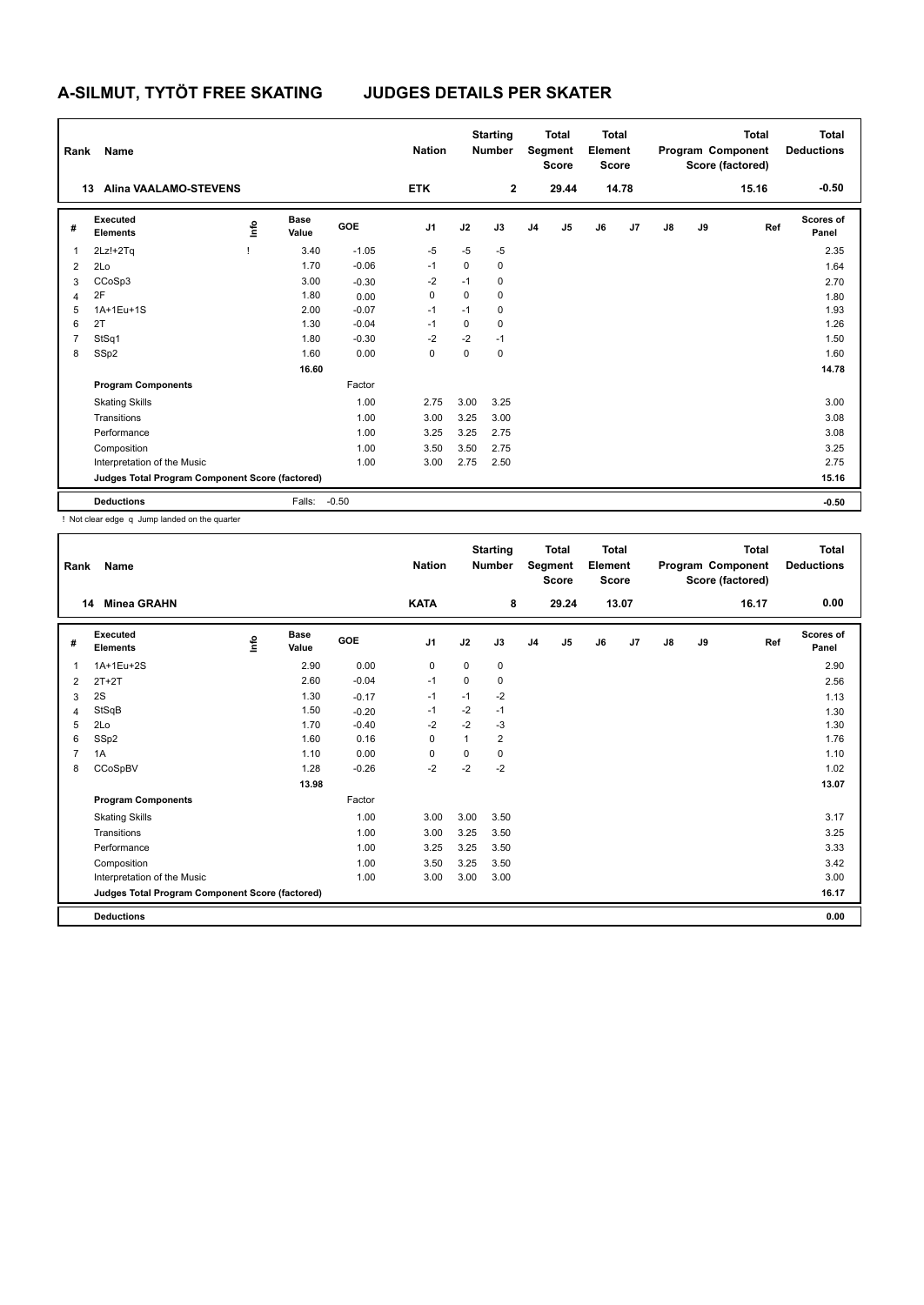| Rank           | Name                                            |                     |                      |            | <b>Nation</b>  |      | <b>Starting</b><br><b>Number</b> |                | <b>Total</b><br>Segment<br><b>Score</b> | Total<br>Element<br>Score |       |    |    | <b>Total</b><br>Program Component<br>Score (factored) | <b>Total</b><br><b>Deductions</b> |
|----------------|-------------------------------------------------|---------------------|----------------------|------------|----------------|------|----------------------------------|----------------|-----------------------------------------|---------------------------|-------|----|----|-------------------------------------------------------|-----------------------------------|
|                | Darja OKSANEN<br>15                             |                     |                      |            | <b>ESJT</b>    |      | 3                                |                | 29.12                                   |                           | 12.21 |    |    | 16.91                                                 | 0.00                              |
| #              | <b>Executed</b><br><b>Elements</b>              | lnfo                | <b>Base</b><br>Value | <b>GOE</b> | J <sub>1</sub> | J2   | J3                               | J <sub>4</sub> | J5                                      | J6                        | J7    | J8 | J9 | Ref                                                   | Scores of<br>Panel                |
| 1              | 2Lo                                             |                     | 1.70                 | 0.06       | $\mathbf 0$    | 0    | $\mathbf{1}$                     |                |                                         |                           |       |    |    |                                                       | 1.76                              |
| 2              | 2F<                                             | $\hat{\phantom{a}}$ | 1.44                 | $-0.34$    | $-3$           | $-2$ | $-2$                             |                |                                         |                           |       |    |    |                                                       | 1.10                              |
| 3              | SSp1                                            |                     | 1.30                 | 0.00       | 0              | 0    | $\mathbf 0$                      |                |                                         |                           |       |    |    |                                                       | 1.30                              |
| 4              | StSq1                                           |                     | 1.80                 | 0.00       | 0              | 0    | $\mathbf 0$                      |                |                                         |                           |       |    |    |                                                       | 1.80                              |
| 5              | 1A+1Eu+2S                                       |                     | 2.90                 | $-0.09$    | $-1$           | 0    | $-1$                             |                |                                         |                           |       |    |    |                                                       | 2.81                              |
| 6              | 2Lo<+2T<<                                       | <<                  | 1.76                 | $-0.68$    | -5             | $-5$ | $-5$                             |                |                                         |                           |       |    |    |                                                       | 1.08                              |
| $\overline{7}$ | 2F<                                             | $\prec$             | 1.44                 | $-0.43$    | $-3$           | $-3$ | $-3$                             |                |                                         |                           |       |    |    |                                                       | 1.01                              |
| 8              | CCoSp1V                                         |                     | 1.50                 | $-0.15$    | $-1$           | $-1$ | $-1$                             |                |                                         |                           |       |    |    |                                                       | 1.35                              |
|                |                                                 |                     | 13.84                |            |                |      |                                  |                |                                         |                           |       |    |    |                                                       | 12.21                             |
|                | <b>Program Components</b>                       |                     |                      | Factor     |                |      |                                  |                |                                         |                           |       |    |    |                                                       |                                   |
|                | <b>Skating Skills</b>                           |                     |                      | 1.00       | 3.25           | 2.75 | 3.25                             |                |                                         |                           |       |    |    |                                                       | 3.08                              |
|                | Transitions                                     |                     |                      | 1.00       | 3.25           | 3.00 | 2.75                             |                |                                         |                           |       |    |    |                                                       | 3.00                              |
|                | Performance                                     |                     |                      | 1.00       | 3.50           | 4.00 | 3.25                             |                |                                         |                           |       |    |    |                                                       | 3.58                              |
|                | Composition                                     |                     |                      | 1.00       | 3.75           | 3.75 | 3.50                             |                |                                         |                           |       |    |    |                                                       | 3.67                              |
|                | Interpretation of the Music                     |                     |                      | 1.00       | 3.75           | 3.75 | 3.25                             |                |                                         |                           |       |    |    |                                                       | 3.58                              |
|                | Judges Total Program Component Score (factored) |                     |                      |            |                |      |                                  |                |                                         |                           |       |    |    |                                                       | 16.91                             |
|                | <b>Deductions</b>                               |                     |                      |            |                |      |                                  |                |                                         |                           |       |    |    |                                                       | 0.00                              |

< Under-rotated jump << Downgraded jump

| Rank | Name                                            |       |                      |         | <b>Nation</b>  |          | <b>Starting</b><br><b>Number</b> |                | Total<br>Segment<br><b>Score</b> | Total<br>Element<br><b>Score</b> |       |               |    | <b>Total</b><br>Program Component<br>Score (factored) | Total<br><b>Deductions</b> |
|------|-------------------------------------------------|-------|----------------------|---------|----------------|----------|----------------------------------|----------------|----------------------------------|----------------------------------|-------|---------------|----|-------------------------------------------------------|----------------------------|
| 16   | <b>Emmi MUSTONEN</b>                            |       |                      |         | <b>ESJT</b>    |          | 17                               |                | 28.61                            |                                  | 11.86 |               |    | 16.75                                                 | 0.00                       |
| #    | Executed<br><b>Elements</b>                     | info  | <b>Base</b><br>Value | GOE     | J <sub>1</sub> | J2       | J3                               | J <sub>4</sub> | J5                               | J6                               | J7    | $\mathsf{J}8$ | J9 | Ref                                                   | <b>Scores of</b><br>Panel  |
| 1    | 2Loq                                            | q     | 1.70                 | $-0.28$ | $-2$           | $-2$     | $-1$                             |                |                                  |                                  |       |               |    |                                                       | 1.42                       |
| 2    | 2Lz!q                                           |       | 2.10                 | $-0.70$ | -3             | $-3$     | -4                               |                |                                  |                                  |       |               |    |                                                       | 1.40                       |
| 3    | SSp1                                            |       | 1.30                 | $-0.30$ | $-2$           | $-2$     | $-3$                             |                |                                  |                                  |       |               |    |                                                       | 1.00                       |
| 4    | $2Fq+2T<$                                       | $\,<$ | 2.84                 | $-0.84$ | $-5$           | $-4$     | $-5$                             |                |                                  |                                  |       |               |    |                                                       | 2.00                       |
| 5    | 2Lo                                             |       | 1.70                 | 0.00    | 0              | $\Omega$ | 0                                |                |                                  |                                  |       |               |    |                                                       | 1.70                       |
| 6    | StSq1                                           |       | 1.80                 | $-0.06$ | 0              | 0        | $-1$                             |                |                                  |                                  |       |               |    |                                                       | 1.74                       |
| 7    | 1A+1Eu+2Sq                                      | q     | 2.90                 | $-0.30$ | $-2$           | $-2$     | $-3$                             |                |                                  |                                  |       |               |    |                                                       | 2.60                       |
| 8    | CCoSp                                           |       | 0.00                 | 0.00    |                |          |                                  |                |                                  |                                  |       |               |    |                                                       | 0.00                       |
|      |                                                 |       | 14.34                |         |                |          |                                  |                |                                  |                                  |       |               |    |                                                       | 11.86                      |
|      | <b>Program Components</b>                       |       |                      | Factor  |                |          |                                  |                |                                  |                                  |       |               |    |                                                       |                            |
|      | <b>Skating Skills</b>                           |       |                      | 1.00    | 3.50           | 3.50     | 3.25                             |                |                                  |                                  |       |               |    |                                                       | 3.42                       |
|      | Transitions                                     |       |                      | 1.00    | 3.25           | 3.00     | 3.00                             |                |                                  |                                  |       |               |    |                                                       | 3.08                       |
|      | Performance                                     |       |                      | 1.00    | 3.25           | 3.75     | 3.50                             |                |                                  |                                  |       |               |    |                                                       | 3.50                       |
|      | Composition                                     |       |                      | 1.00    | 3.50           | 3.50     | 3.50                             |                |                                  |                                  |       |               |    |                                                       | 3.50                       |
|      | Interpretation of the Music                     |       |                      | 1.00    | 3.25           | 3.25     | 3.25                             |                |                                  |                                  |       |               |    |                                                       | 3.25                       |
|      | Judges Total Program Component Score (factored) |       |                      |         |                |          |                                  |                |                                  |                                  |       |               |    |                                                       | 16.75                      |
|      | <b>Deductions</b>                               |       |                      |         |                |          |                                  |                |                                  |                                  |       |               |    |                                                       | 0.00                       |

< Under-rotated jump ! Not clear edge q Jump landed on the quarter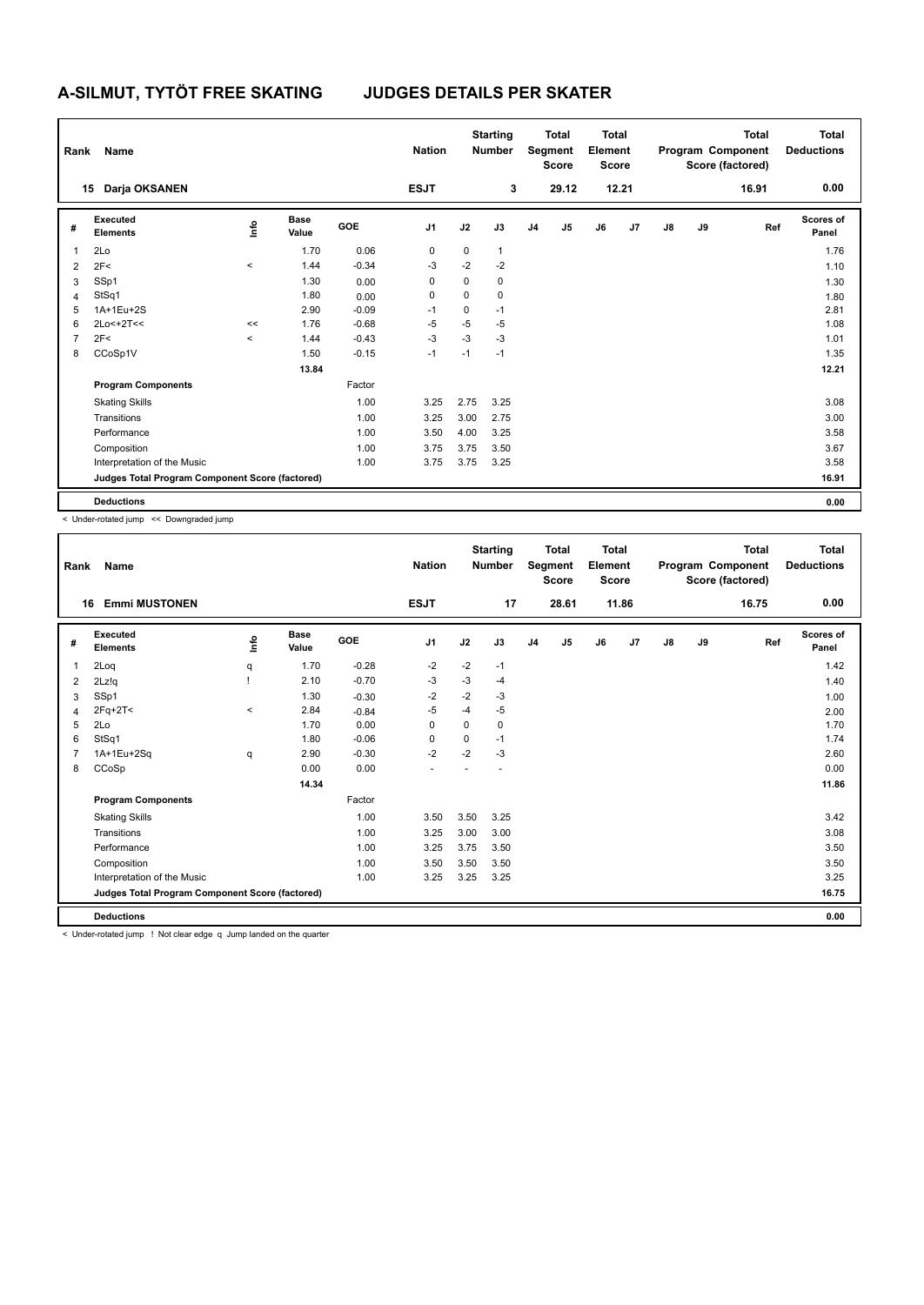| Rank           | Name                                            |         |                      |            | <b>Nation</b>  |      | <b>Starting</b><br><b>Number</b> |                | <b>Total</b><br>Segment<br><b>Score</b> | Total<br>Element<br><b>Score</b> |       |               |    | <b>Total</b><br>Program Component<br>Score (factored) | Total<br><b>Deductions</b> |
|----------------|-------------------------------------------------|---------|----------------------|------------|----------------|------|----------------------------------|----------------|-----------------------------------------|----------------------------------|-------|---------------|----|-------------------------------------------------------|----------------------------|
|                | <b>Isla TAANONEN</b><br>17                      |         |                      |            | <b>EVT</b>     |      | 11                               |                | 27.29                                   |                                  | 11.95 |               |    | 15.34                                                 | 0.00                       |
| #              | Executed<br><b>Elements</b>                     | ١mfo    | <b>Base</b><br>Value | <b>GOE</b> | J <sub>1</sub> | J2   | J3                               | J <sub>4</sub> | J5                                      | J6                               | J7    | $\mathsf{J}8$ | J9 | Ref                                                   | <b>Scores of</b><br>Panel  |
| $\overline{1}$ | 2S                                              |         | 1.30                 | $-0.04$    | $\mathbf 0$    | 0    | $-1$                             |                |                                         |                                  |       |               |    |                                                       | 1.26                       |
| $\overline{2}$ | 2F<                                             | $\prec$ | 1.44                 | $-0.29$    | $-2$           | $-2$ | $-2$                             |                |                                         |                                  |       |               |    |                                                       | 1.15                       |
| 3              | SSp2                                            |         | 1.60                 | 0.21       | 1              | 1    | $\overline{2}$                   |                |                                         |                                  |       |               |    |                                                       | 1.81                       |
| $\overline{4}$ | 1A+1Eu+2Sq                                      | q       | 2.90                 | $-0.26$    | $-2$           | $-2$ | $-2$                             |                |                                         |                                  |       |               |    |                                                       | 2.64                       |
| 5              | StSqB                                           |         | 1.50                 | $-0.05$    | $-1$           | 0    | $\mathbf 0$                      |                |                                         |                                  |       |               |    |                                                       | 1.45                       |
| 6              | 2Lo<                                            | $\,<\,$ | 1.36                 | $-0.68$    | $-5$           | $-5$ | $-5$                             |                |                                         |                                  |       |               |    |                                                       | 0.68                       |
| $\overline{7}$ | $2T < +2T <$                                    | $\prec$ | 2.08                 | $-0.52$    | $-5$           | $-5$ | $-5$                             |                |                                         |                                  |       |               |    |                                                       | 1.56                       |
| 8              | CCoSp1V                                         |         | 1.50                 | $-0.10$    | $-1$           | $-1$ | $\mathbf 0$                      |                |                                         |                                  |       |               |    |                                                       | 1.40                       |
|                |                                                 |         | 13.68                |            |                |      |                                  |                |                                         |                                  |       |               |    |                                                       | 11.95                      |
|                | <b>Program Components</b>                       |         |                      | Factor     |                |      |                                  |                |                                         |                                  |       |               |    |                                                       |                            |
|                | <b>Skating Skills</b>                           |         |                      | 1.00       | 3.25           | 3.25 | 3.25                             |                |                                         |                                  |       |               |    |                                                       | 3.25                       |
|                | Transitions                                     |         |                      | 1.00       | 3.00           | 3.00 | 3.25                             |                |                                         |                                  |       |               |    |                                                       | 3.08                       |
|                | Performance                                     |         |                      | 1.00       | 3.00           | 3.00 | 2.75                             |                |                                         |                                  |       |               |    |                                                       | 2.92                       |
|                | Composition                                     |         |                      | 1.00       | 3.25           | 3.25 | 3.00                             |                |                                         |                                  |       |               |    |                                                       | 3.17                       |
|                | Interpretation of the Music                     |         |                      | 1.00       | 3.00           | 2.75 | 3.00                             |                |                                         |                                  |       |               |    |                                                       | 2.92                       |
|                | Judges Total Program Component Score (factored) |         |                      |            |                |      |                                  |                |                                         |                                  |       |               |    |                                                       | 15.34                      |
|                | <b>Deductions</b>                               |         |                      |            |                |      |                                  |                |                                         |                                  |       |               |    |                                                       | 0.00                       |

| Rank | Name                                                                                                                                 |         |                      |         | <b>Nation</b>  |      | <b>Starting</b><br><b>Number</b> |                | <b>Total</b><br>Segment<br><b>Score</b> | <b>Total</b><br>Element<br><b>Score</b> |       |               |    | <b>Total</b><br>Program Component<br>Score (factored) | <b>Total</b><br><b>Deductions</b> |
|------|--------------------------------------------------------------------------------------------------------------------------------------|---------|----------------------|---------|----------------|------|----------------------------------|----------------|-----------------------------------------|-----------------------------------------|-------|---------------|----|-------------------------------------------------------|-----------------------------------|
|      | 18<br>Zea RASKI                                                                                                                      |         |                      |         | <b>ESJT</b>    |      | 18                               |                | 27.19                                   |                                         | 11.53 |               |    | 16.16                                                 | $-0.50$                           |
| #    | Executed<br><b>Elements</b>                                                                                                          | info    | <b>Base</b><br>Value | GOE     | J <sub>1</sub> | J2   | J3                               | J <sub>4</sub> | J5                                      | J6                                      | J7    | $\mathsf{J}8$ | J9 | Ref                                                   | Scores of<br>Panel                |
| 1    | 1A                                                                                                                                   |         | 1.10                 | $-0.55$ | $-5$           | $-5$ | $-5$                             |                |                                         |                                         |       |               |    |                                                       | 0.55                              |
| 2    | $2Fq+2Tq$                                                                                                                            | q       | 3.10                 | $-0.78$ | $-4$           | $-5$ | $-4$                             |                |                                         |                                         |       |               |    |                                                       | 2.32                              |
| 3    | StSq1                                                                                                                                |         | 1.80                 | $-0.12$ | 0              | $-1$ | $-1$                             |                |                                         |                                         |       |               |    |                                                       | 1.68                              |
| 4    | 2T                                                                                                                                   |         | 1.30                 | 0.00    | 0              | 0    | 0                                |                |                                         |                                         |       |               |    |                                                       | 1.30                              |
| 5    | SSp1                                                                                                                                 |         | 1.30                 | 0.00    | 0              | 0    | 0                                |                |                                         |                                         |       |               |    |                                                       | 1.30                              |
| 6    | 2Lzq                                                                                                                                 | q       | 2.10                 | $-0.49$ | $-2$           | $-2$ | $-3$                             |                |                                         |                                         |       |               |    |                                                       | 1.61                              |
|      | 2Lo<                                                                                                                                 | $\prec$ | 1.36                 | $-0.32$ | $-2$           | $-2$ | $-3$                             |                |                                         |                                         |       |               |    |                                                       | 1.04                              |
| 8    | CCoSp1                                                                                                                               |         | 2.00                 | $-0.27$ | $-1$           | $-2$ | $-1$                             |                |                                         |                                         |       |               |    |                                                       | 1.73                              |
|      |                                                                                                                                      |         | 14.06                |         |                |      |                                  |                |                                         |                                         |       |               |    |                                                       | 11.53                             |
|      | <b>Program Components</b>                                                                                                            |         |                      | Factor  |                |      |                                  |                |                                         |                                         |       |               |    |                                                       |                                   |
|      | <b>Skating Skills</b>                                                                                                                |         |                      | 1.00    | 3.75           | 3.50 | 3.25                             |                |                                         |                                         |       |               |    |                                                       | 3.50                              |
|      | Transitions                                                                                                                          |         |                      | 1.00    | 3.50           | 3.25 | 2.50                             |                |                                         |                                         |       |               |    |                                                       | 3.08                              |
|      | Performance                                                                                                                          |         |                      | 1.00    | 3.50           | 3.00 | 3.25                             |                |                                         |                                         |       |               |    |                                                       | 3.25                              |
|      | Composition                                                                                                                          |         |                      | 1.00    | 3.50           | 3.25 | 3.25                             |                |                                         |                                         |       |               |    |                                                       | 3.33                              |
|      | Interpretation of the Music                                                                                                          |         |                      | 1.00    | 3.25           | 2.75 | 3.00                             |                |                                         |                                         |       |               |    |                                                       | 3.00                              |
|      | Judges Total Program Component Score (factored)                                                                                      |         |                      |         |                |      |                                  |                |                                         |                                         |       |               |    |                                                       | 16.16                             |
|      | <b>Deductions</b><br>the contract of the contract of the contract of the contract of the contract of the contract of the contract of |         | Falls:               | $-0.50$ |                |      |                                  |                |                                         |                                         |       |               |    |                                                       | $-0.50$                           |

< Under-rotated jump q Jump landed on the quarter